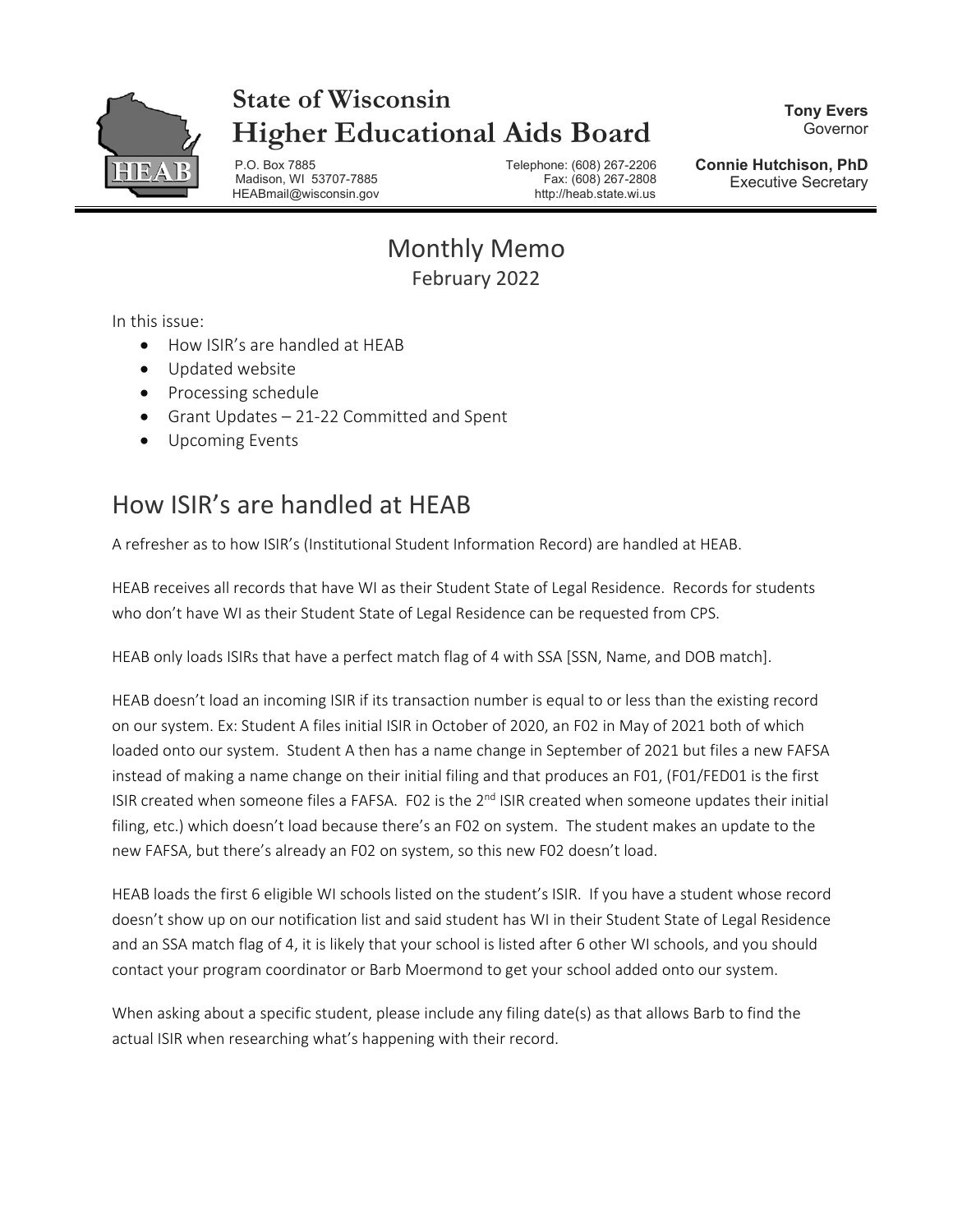## Updated Website

We are pleased to announce that we have a [new website design.](https://heab.state.wi.us/) You may need to update your bookmarks for specific pages, as some web addresses have changed. The address for the website is [https://heab.state.wi.us.](https://heab.state.wi.us/)

### Processing Schedule

Notification List 21-22 Distributed Wednesday afternoons. February 2, 9, 16, 23 March 2, 9, 16, 23, and 30.

#### Notification List 22-23

Distributed Thursday afternoons. February 3, 10, 17 and 24 March 3, 10, 17, 24, and 31.

# AES/TES List

February 2, 9,16 and 23. March 2, 9, 16, 23, and 30.

#### Voucher Processing

Tuesdays and Fridays for files uploaded by noon. February 1, 4, 8, 11, 15, 18, 22, and 25.

March 1, 4, 8, 11, 15, 18, 22, 25, and 29.

Special Vouchers (for loan programs) will be processed weekly on Wednesdays.

Please check our [website calendar](https://heab.state.wi.us/pschedule.html) for the most current processing schedule updates.